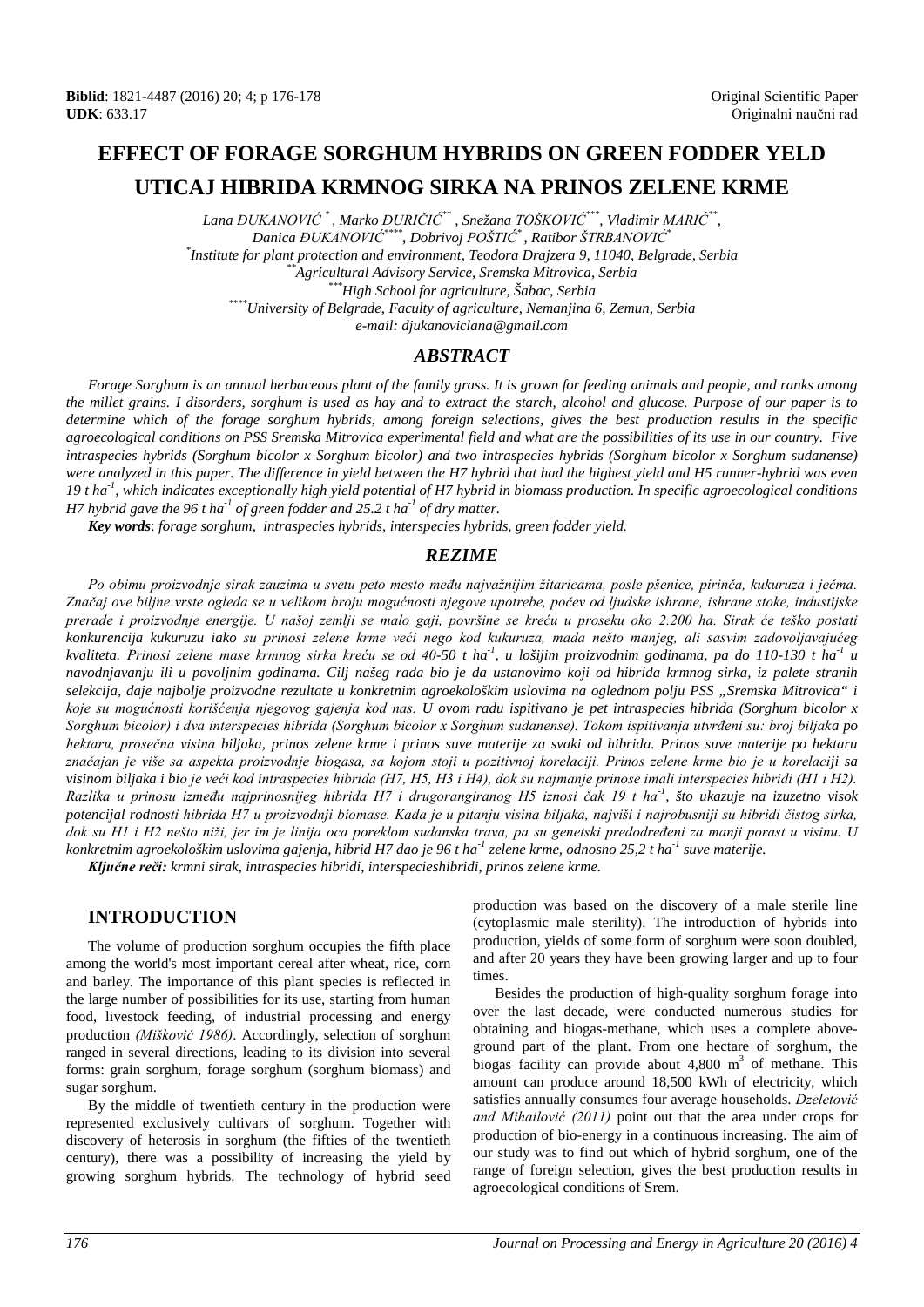#### **MATERIAL AND METHOD**

The experiment is appointed at the experiment field Sremska Mitrovica in 2013 and 2014 years, on the site Zabran, Laćarak  $(44^{\circ}58' \text{ N}; 19^{\circ}36 \text{ E and a.s.}$ l. about 80 m). We examined five intraspecies hybrids (*Sorghum bicolor x Sorghum bicolor,* H3, H4, H5, H6 and H7) and two interspecies hybrids (*Sorghum bicolor x Sorghum sudanense*, H1 and H2), foreign selections. Each hybrid is represented with six rows of the row spacing of 50 cm in length of 100 m. During the tests were determined: the number of plants per hectare, the average plant height, green forage yield, the share of dry matter and dry matter yield. In the stage of development of the fifth to the sixth leaf, crop density was determined by counting the plants in three replications (3 x  $10 \text{ m}^2$ ) for each hybrid. Analyses of components of yield were done at the initial stage of milky-wax maturity. Plant height (cm) was measured at the time of harvest, based on the average sample from 3 x 30 plants, from the base to the top of the broom. At the stage of milky wax maturity yield was determined on the basis of green forage samples from three places with an area of  $10 \text{ m}^2$  - (repetitions), where the plants are hand-cut to 5-10 cm from the surface of the land, for each hybrids. Determined by the share of dry matter after drying in an oven at 105  $\degree$ C to constant mass and then calculate dry matter yield  $(t \, ha^{-1})$ .

The results were analyzed using analysis of variance (ANOVA), for test the significance of differences between treatments using the LSD test and coefficient of variation (CV). For the correlational connection between the observed traits correlation coefficients were calculated (r). The program Minitab 16.1.0 was used for data processing.

*Table 1. Meteorological data for the vegetation period 2013 and 2014 and for perennial period from 2005 to 2014. year, (Meteorological station Laćarak)*

| Months                                                |       |      |      |      |       |         |  |
|-------------------------------------------------------|-------|------|------|------|-------|---------|--|
| Years                                                 | V     | VI   | VII  | VIII | IX    | Average |  |
| The average monthly air temperature $(C)$             |       |      |      |      |       |         |  |
| 17.3<br>20.0<br>22.1<br>22.8<br>2013.<br>15.3<br>19.5 |       |      |      |      |       |         |  |
| 2014.                                                 | 16.0  | 20.3 | 21.4 | 20.7 | 17.1  | 19.1    |  |
| 2005-2014.                                            | 17.3  | 20.6 | 22.4 | 21.7 | 17.2  | 19.9    |  |
| The amount of precipitation (mm)                      | Total |      |      |      |       |         |  |
| 2013.                                                 | 119.0 | 62.5 | 44.2 | 18.0 | 60.9  | 304.6   |  |
| 2014.                                                 | 189.0 | 37.2 | 74.9 | 55.7 | 114.8 | 471.6   |  |
| 2005-2014.                                            | 86.6  | 71.8 | 55.0 | 54.9 | 49.9  | 318.2   |  |

The experiment was set up on the hydromorphic black soil type, which was the average fertility for this region (Table 2).

|  |  | Table 2. Soil agrochemical analysis |  |
|--|--|-------------------------------------|--|
|  |  |                                     |  |

| Depth    | pН               |     | Humus | Total N | $(mg/100g \text{ soil})$ |      |
|----------|------------------|-----|-------|---------|--------------------------|------|
| (cm)     | H <sub>2</sub> O | KCl | (%)   | (%)     | $P_2O_5$                 | K,O  |
| $0 - 30$ | 8.1              | 7.3 | 2.5   | 0.17    | 16.2                     | 24.9 |

Precrops forage sorghum in both years was soybeans, as one of the best possible options. For the experiment was conducted classical growing technology starting from the regular sowing date through crop tending measures to use.

## **RESULTS AND DISCUSSION**

According *Stanisavljević (2001)*, in the first increase in cultivation of fodder sorghum, achieve the high yield of green fodder (NS-Šećerac 34.8 t ha<sup>-1</sup>, NS-Silosirak 33.9 t ha<sup>-1</sup>, with a significantly lower NS-Dzin 29.4  $t$  ha<sup>-1</sup>), while the corn hybrid NS-444 achieved silage yield 31.0 t ha<sup>-1</sup>. Forage sorghum from the second cuts achieved an average of  $17$  t ha<sup>-1</sup>, respectively from the first and second cuts in forage sorghum realized: 53.3 t ha<sup>-1</sup> (NS-Silosirak), 49.7 t ha<sup>-1</sup> (NS-Šećerac) and 48.5 t ha<sup>-1</sup> (NS-Dzin). The significantly better soil and climatic conditions of the four cultivars sorghum (Sweet Sioux, NS-Šećerac, NS-Zora, NS-Srem) gave on average 94.4 t ha<sup>-1</sup> of green fodder *(Đukić et al.*) *1995).*

In our tests soil fertility at the site can be considered typical for this region (Table 2) and favorable for the cultivation of sorghum.

*Table 3. Yield components and yield of green forage fodder sorghum grown for two years in agroecological conditions of Srem*

| Year           | 2013             |                                              |                                                 | 2014                        |                                 |                                                 |
|----------------|------------------|----------------------------------------------|-------------------------------------------------|-----------------------------|---------------------------------|-------------------------------------------------|
| Hybrid         | Crop<br>density  | Average<br>height<br>$(000/ha)$ plant $(cm)$ | Yield<br>green<br>mass<br>$(t \text{ ha}^{-1})$ | Crop<br>density<br>(000/ha) | Average<br>height plant<br>(cm) | Yield<br>green<br>mass<br>$(t \text{ ha}^{-1})$ |
| H1             | 237a             | $260$ ab                                     | 65.3 <sub>b</sub>                               | 243a                        | 375 <sub>b</sub>                | 81.2 ab                                         |
| H <sub>2</sub> | 232 a            | 240 b                                        | 62.6 b                                          | 251a                        | 435 a                           | 72.7 b                                          |
| H3             | $211$ ab         | 270a                                         | 73.5 a                                          | $218$ ab                    | $420$ ab                        | 96.8 a                                          |
| H4             | $211$ ab         | 290a                                         | 72.4a                                           | 214h                        | 460 a                           | 85.4 ab                                         |
| H <sub>5</sub> | 216a             | 290 a                                        | 77.8 a                                          | 219ab                       | 445 a                           | 95.7a                                           |
| H6             | 206 <sub>b</sub> | 270a                                         | 68.9 b                                          | $216$ ab                    | 385 b                           | 85.2 ab                                         |
| Η7             | 215a             | 310 a                                        | 96.4a                                           | 226a                        | 510 a                           | 118.7 a                                         |
| Aver.          | 218              | 276                                          | 74.0                                            | 227                         | 433                             | 90.0                                            |
| F test         | $\ast$           | $\ast$                                       | ***                                             | $\ast$                      | $\ast$                          | $\ast$                                          |
| CV (%)         | 5.33             | 8.34                                         | 15.1                                            | 6.41                        | 10.6                            | 16.3                                            |

*Different letters within species and treatment combinations indicate significant difference (LSD test, p < 0.01).*

During the two years of investigation differed significantly according to the amount and distribution of rainfall (Table 1). Climatic features of the region and the genetic basis of hybrid have affected yield components (the average number of plants in 2013 amounted to 218 thousand plants / ha, and the average height of stems 276 cm; 2014 the average number of plants was 227 thousand plants / ha, and the average height of the stems 433 cm). It can be considered that this is the main reason for the higher yield of green fodder  $(16 \text{ tha}^{-1})$ , which was achieved in a more favorable 2014 year (Table 3). For the height of the stems sorghum hybrids showed high level of variability  $(CV = 8.34 \%)$ . Also between plant height and yield of green fodder was found a high correlation ( $r = 0.760 \text{ P} \le 0.001$ ), while there was no significant correlation between crop density and yield  $(r = -0.149;$  Table 5). This can be explained by the fact that the biological traits of sorghum are prone to tillering (especially hybrids with Sudan grass), thereby substantially compensate the missing plant density. Height-yield hybrid *Sorghum bicolor* x *Sorghum sudanense* (H1 and H2) are generally achieved lower yields compared to hybrids *Sorghum bicolor* x *Sorghum bicolor* (H3-H7), which is particularly pointed yield hybrid H7  $(96.4 \text{ tha}^{-1})$  (Table 3). But it is evident that the yield variability depending on the hybrids was similar in both years (2013 - CV=15.1 %; 2014 - CV=16.3 %).